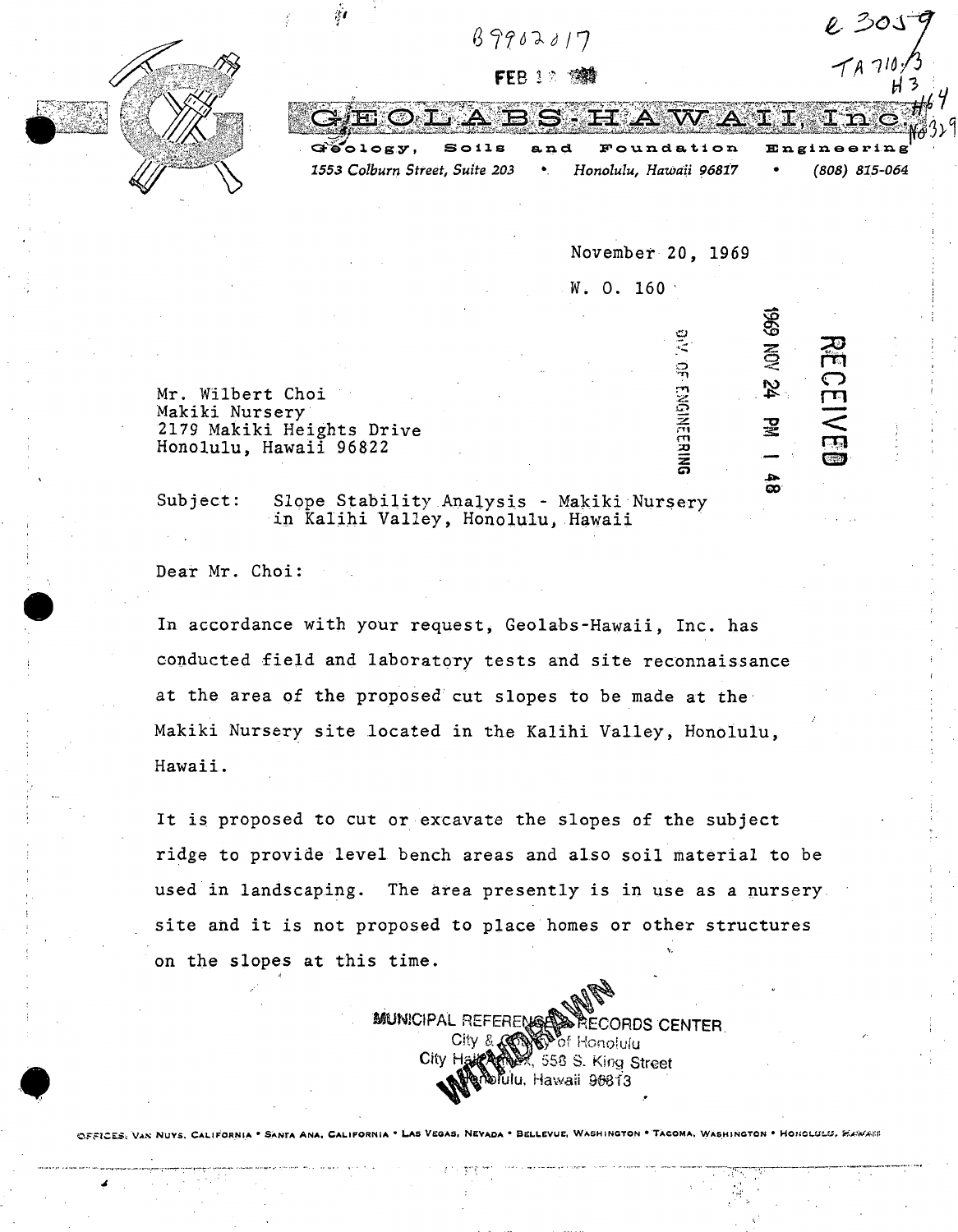Page 2 w. 0. 160

. .. :'

## SITE DESCRIPTION AND GEOLOGY

The existing nursery site is located in Kalihi Valley approximately 2.6 miles northeast of School Street and 1,500 feet southeast of Kalihi Stream at or near Elevation 700 feet above sea level. The site is situated at the transition from valley slopes.to steep ridge slopes. Geologically, the valley slopes are composed of alluvial soils consisting of .Clayey SILT mixed with fragments of decomposed rock. These soils overlie decomposed basalt which is exposed in the existing cuts at the base of the ridges at the nursery site.

We understand that the base of the ridge near the existing steel shed is the one to be excavated. At the present time, the base of this ridge has already been excavated leaving a nearly vertical slope approximately 15 feet high composed of highly decomposed basalt with a thin mantle of loose soil. About 20 feet behind this slope, the ground surface drops into a shallow drainage ditch several feet wide and then rises almost vertically 8 feet where it then continues up slope at approximately l:l for more than several hundred feet. Sample No. 1 was taken of the highly decomposed basalt near the base of the recent excavation.

## GEOLAES-HAWAII, Ino.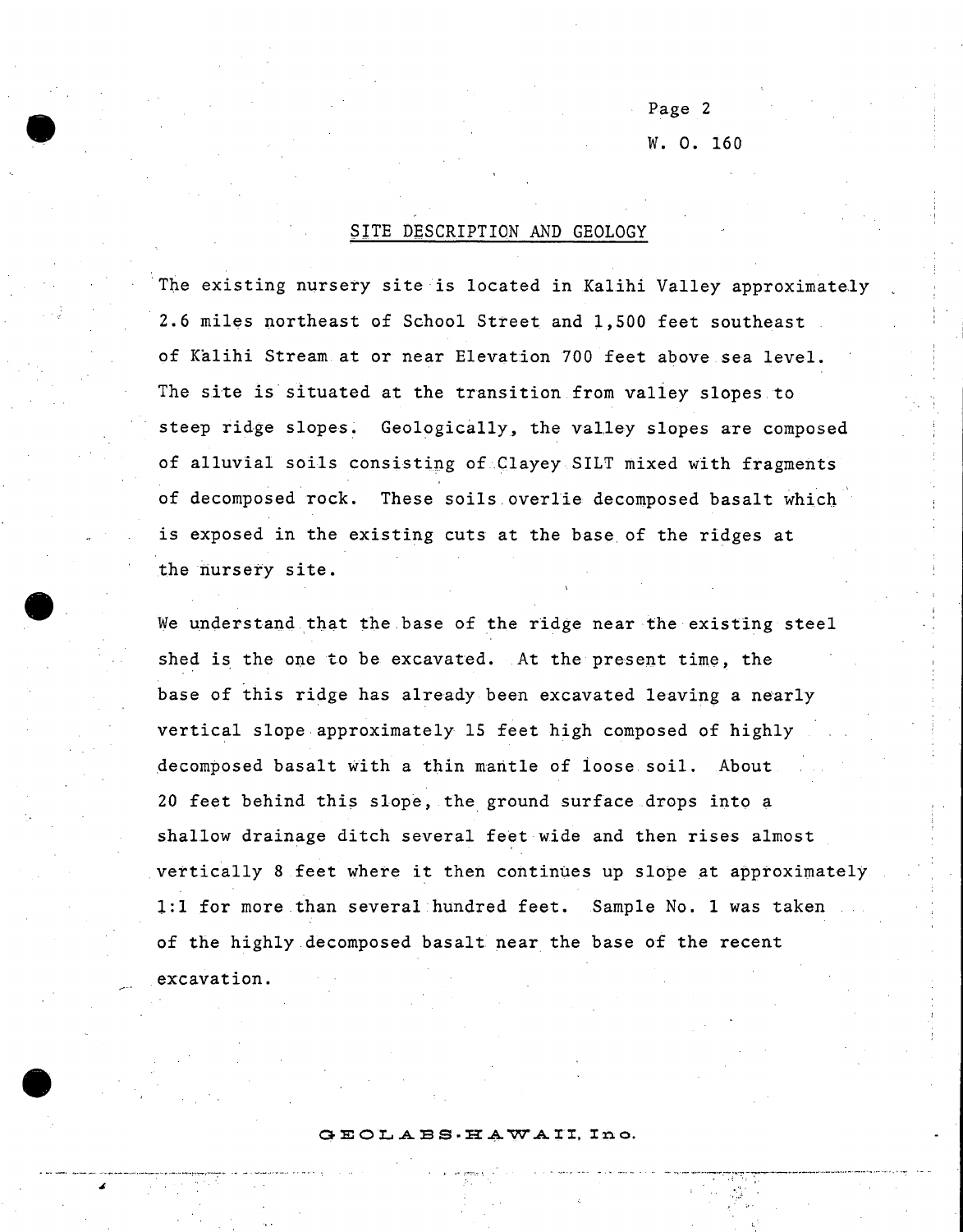Page 3 w. 0. 160

The first ridge downstream, or about 500 feet from the subject ridge, has been excavated approximately 60 feet high with a bench' two-thirds the way up.the slope. The lower 40 feet of.this excavation is standing at an average 1:1 slope and is composed of fairly firm decomposed basalt. The upper 20 feet is standing somewhat steeper than 1:1 with a slight overhang at the top. where  $3$  to  $4$  feet of top soil appears to have moved down slope.

Sample No. 2 was taken of the decomposed basalt near the base of this excavation where the original rock structure is much better preserved than that exposed in the subject ridge. It represents more nearly what we believe the formation will be like in the subject ridge when it is excavated to a comparable depth.

## FIELD AND LABORATORY TESTS

A site inspection was made on the morning of November 17, 1969 to determine the scope of the proposed excavation and also to familiarize our office with potential problems that may exist on the site. lt was noted that previous cuts had been made in the slopes throughout the area and these.slopes .vary from 45 degrees or 1 horizontal to 1 vertical to steeper angles. No .noticeable sloughing or failing of these slopes has occurred in

G E O L A B S · H A W A II. Ino.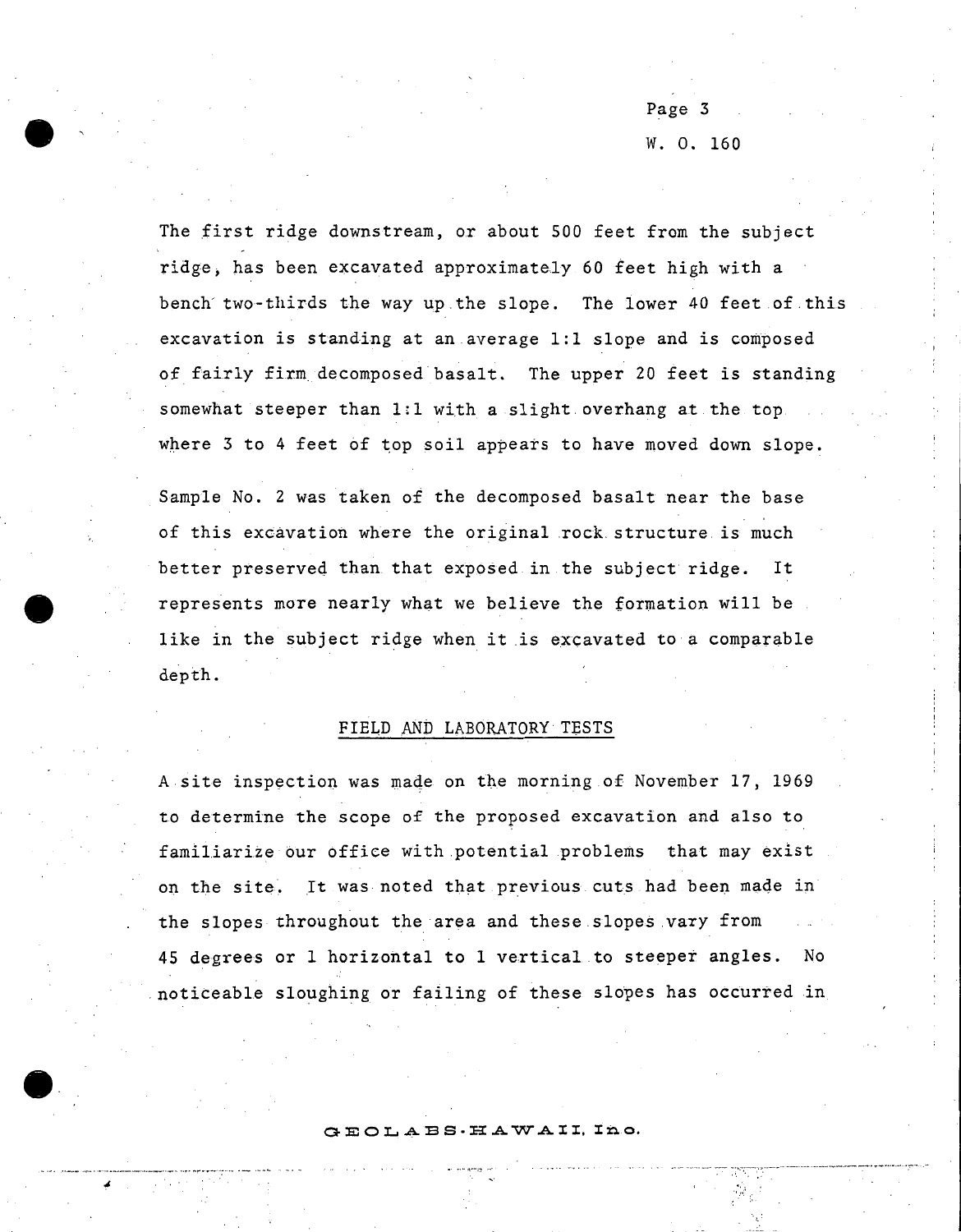Page 4 w. 0. 160

 $\mathcal{L}_{\mathcal{A}}$ 

the past four or five years. Our geologist visited the site on the afternoon of November 17, 1969 and made a reconnaissance of the area, and also obtained representative samples for laboratory testing. The sample test results as included in this report are referred to as Sample No. 1 which was obtained directly to the rear of the existing shed in the proposed cut slope area, and Sample No. 2 from. a previously cut slope. which is located downstream from the proposed cut area. Undisturbed samples were obtained from these locations and returned to the laboratory for shear tests and slope stability analysis. Also the cut slopes that were visible were classified visually in the field, the classification of which is included in the previous section of this report. The soil material as sampled does not necessarily represent subsurface conditions further into the slope; however, sampling procedures are believed to be representative of what will be excavated during the slope construction.

## RECOMMENDATIONS

1. Laboratory test results indicate that the soil material when cut on a 1 horizontal to  $1$  vertical slope will be in a relatively stable condition.

Using a slope angle of 45 degrees (1H:1V) with a maximum

 $BECLABS. HAWAIL.$  Ino.

 $+$   $\mathcal{C}$   $\mathcal{R}^{11}$   $\mathcal{R}^{12}$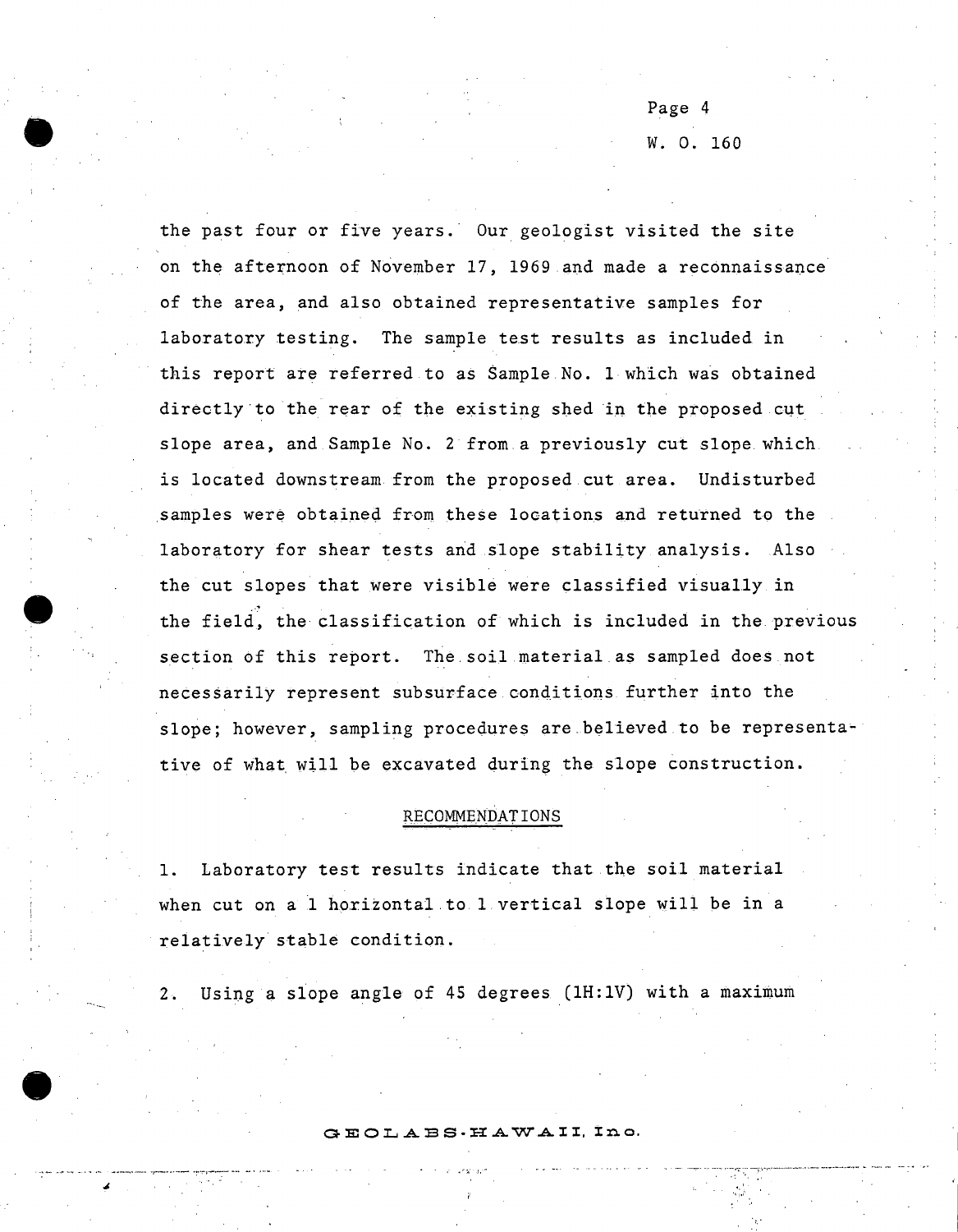Page 5 w. o. 160

. vertical height of a slope equal to 20 feet, a safety factor equal to  $1.43$  will be realized.

3. It is recommended, therefore, that the maximum vertical height of each slope be 20 feet with an approximate 10-foot wide bench at the top of each interval. The slope should not .exceed 1 horizohtal to 1 vertical from each horizontal bench.

4. Based on the laboratory tests included with this report and experience in this area, it is our opinion that the slopes if constructed per above will be stable with regard to the proposed use of the land.

5. The constructed slope should be planted as soon as possible after completion to reduce erosional effects due to runoff. Also drainage swales should be placed on the benches such.that the. excess runoff water will be diverted from subsequent lower slopes.

This opportunity to be of service is appreciated.

Very truly. yours, GEOLABS -HAWAII, INC.

Stanley N. Mitchell, P.E.

Ronald A. Pickering



GEOLABS · HAWAII, Ino.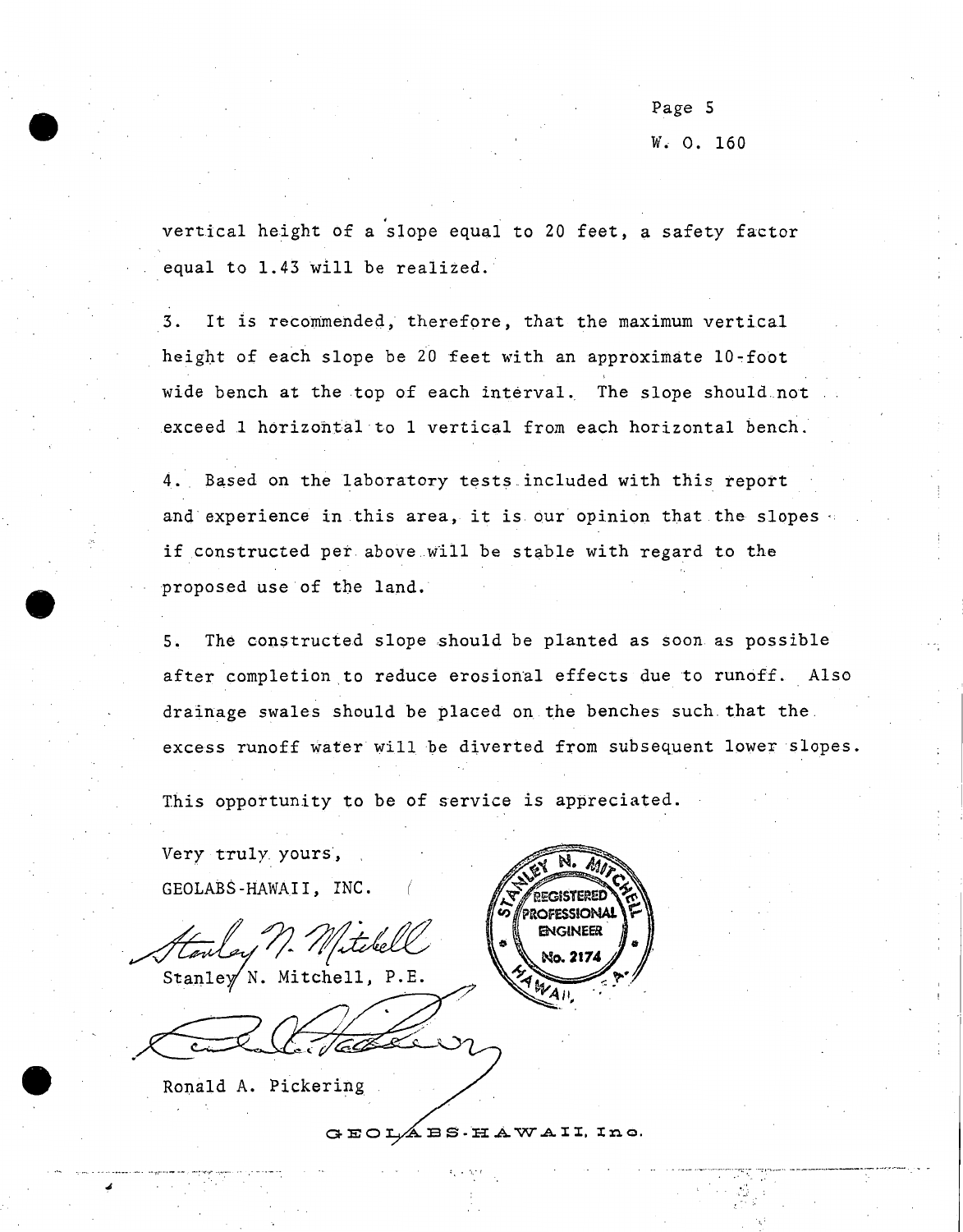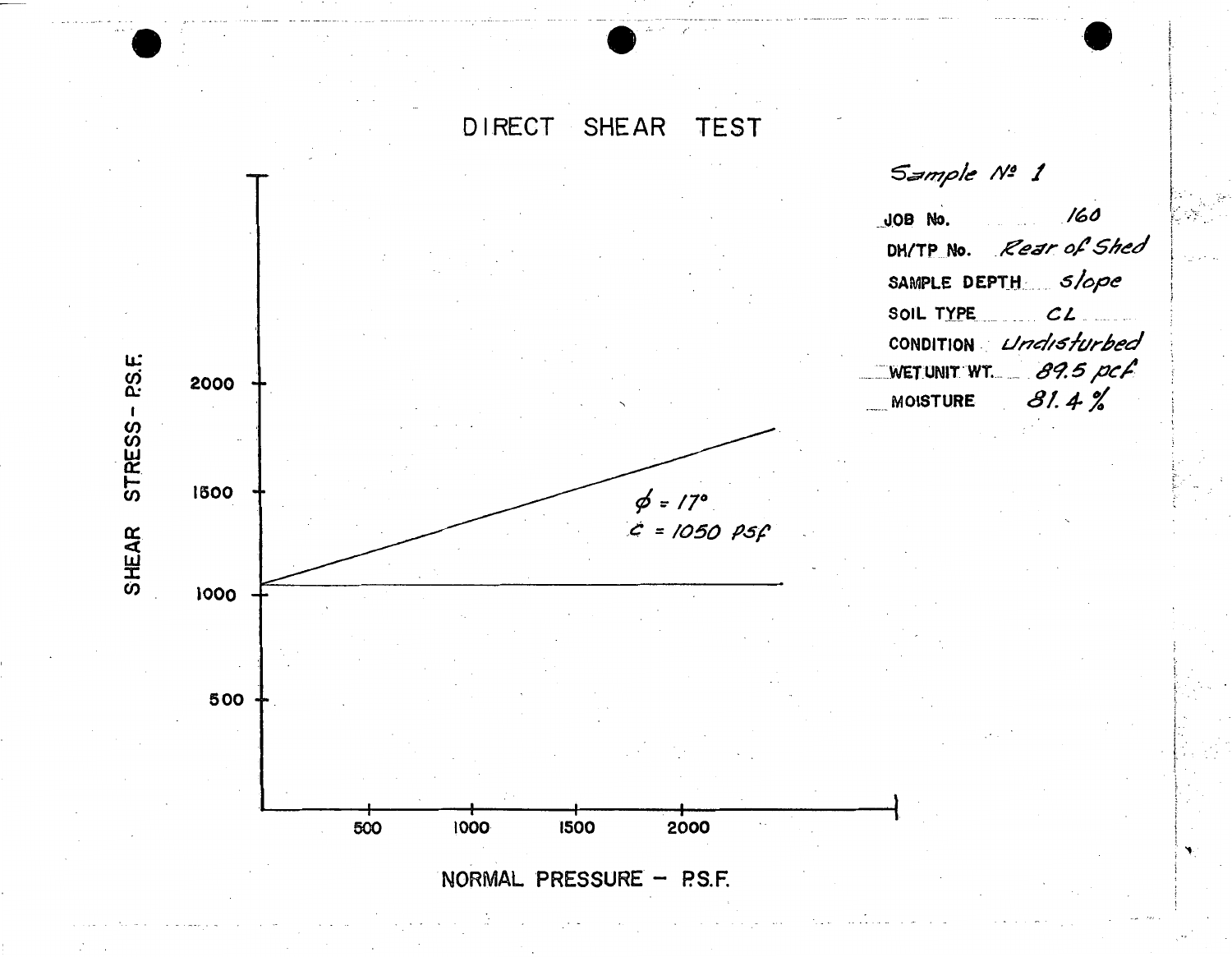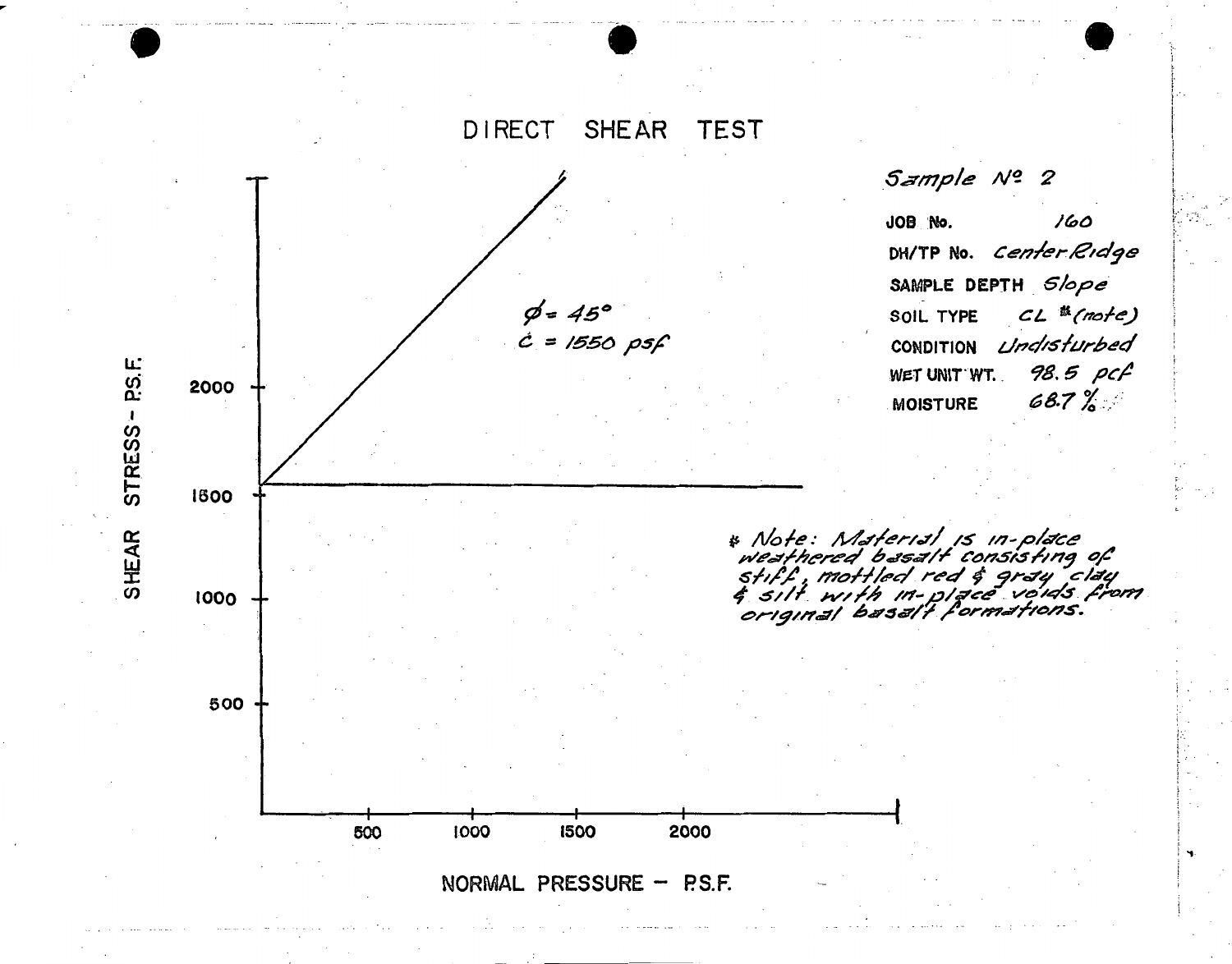

TOLABS HAWA **ET ILD** an d Foundation  $9.119$ 

Honolulu, Hawaii 96817 1553 Colburn Street, Suite 203 (808) 815-064

January 19, 1970

W. O. 160

Mr. Wilbert Choi Makiki Nurserv 2170 Makiki Heights Drive Honolulu, Hawaii 96822

Subject: Addendum Soils Report-II Slope Gradient Change Makiki Nursery in Kalihi Valley, Honolulu

In accordance with Mr. Yasuo Arakaki's request as stated in his letter dated January 6. 1970, we have reviewed the new grading plan and change in cut slopes for the above-referenced project.

Reference is made to Geolabs-Hawaii, Inc. report dated November 30, 1969 and also for reference purposes the first addendum soils report dated December 15, 1969.

Laboratory tests and analyses as shown in the original soils report indicate that the cut slopes will be stable at a 50% gradient as requested in Mr. Arakaki's letter dated January 6, 1970. The factor of safety for slope stability will be



PFICES, VAN NUYS, CALIFORNIA \* SANTA ANA, CALIFORNIA \* LAS VEGAS, NEVADA \* BELLEVUE, WASHINGTON \* TACOMA, WASHINGTON \* HONOLULU, MA